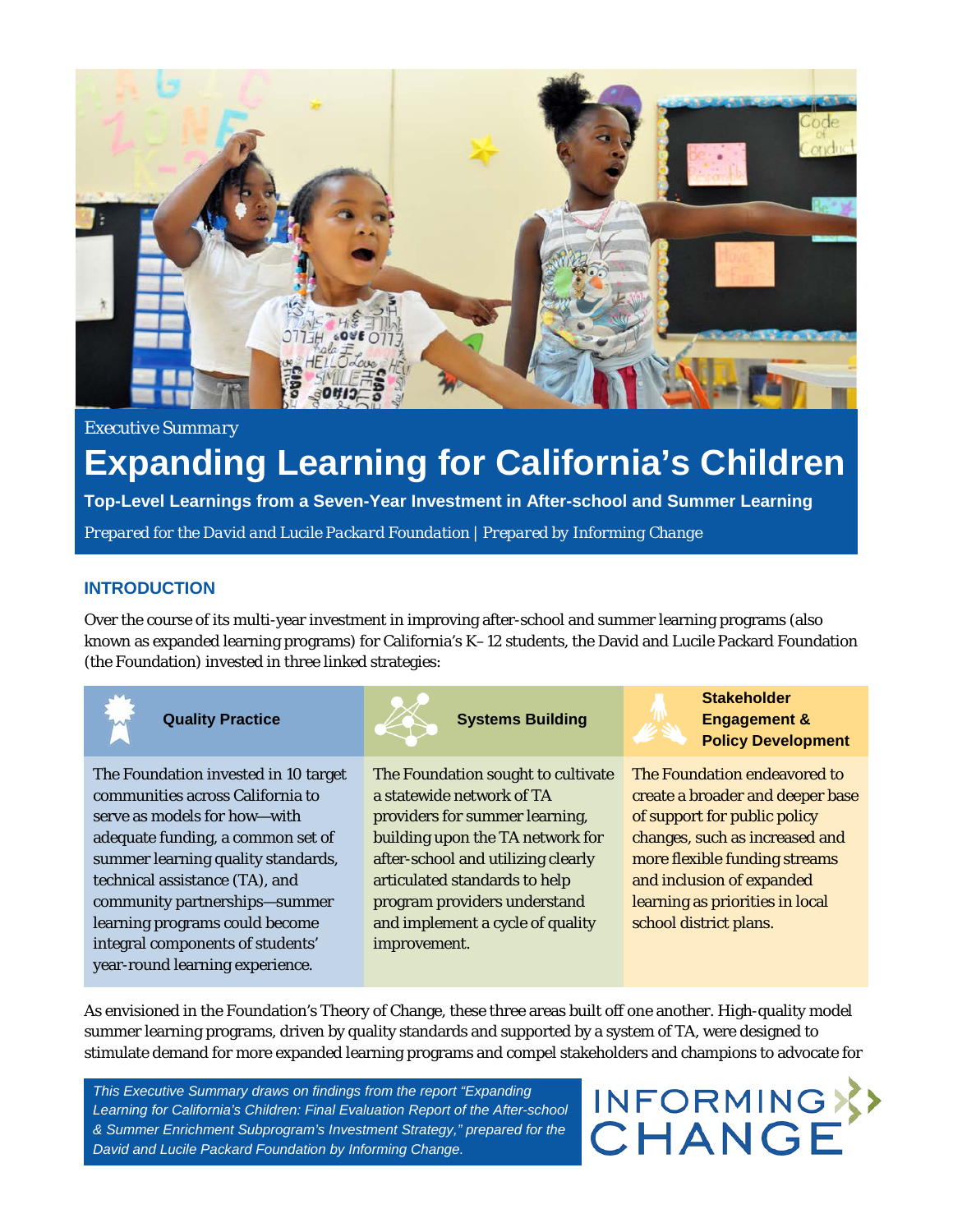them. The Foundation's hypothesis was that greater advocacy, then, would lead to policies to expand quality programs and TA to more communities in California.

Over the course of this seven-year investment, Informing Change worked with the Foundation to understand how this theory of change played out in reality, and we found that the investment yielded a number of key successes. The problem of summer learning loss is now at the forefront of many state and local education conversations, as is the solution of summer learning programs. Stakeholder groups—from program providers to district and state education leaders—now have shared language in the form of quality standards for summer learning programs, as well as TA systems to support programs. While these successes are not widespread throughout the state, they are encouraging indicators that California's expanded learning system is growing and improving.

#### **KEY CONTRIBUTIONS**

#### **Defining High Quality A major accomplishment of the Foundation's investments was helping California's expanded learning field arrive at what is now a widely-accepted definition of a high-quality summer learning program.**

Over time, a range of stakeholder groups found shared interest in a set of common standards for high-quality programs. Program providers increasingly believe in the value of both field- and individual program-level quality standards (see graph). Foundation-funded investments to define and measure summer quality played an instrumental role in the development of the California Department of Education's (CDE) [Quality Standards for](http://www.cde.ca.gov/ls/ba/as/documents/qualstandexplearn.pdf)  [Expanded Learning in California,](http://www.cde.ca.gov/ls/ba/as/documents/qualstandexplearn.pdf) released in 2014. With greater clarity about both summer and broader expanded learning standards, program providers reported that they can better identify gaps in quality and seek out TA.

Likewise, shared quality standards for both summer learning and after-school programs now serve as a common language between TA providers and programs, and guide TA providers on the types of TA they offer and prioritize. As a result, expanded learning programs across the state are increasingly using quality standards to guide their program planning and development.

#### **Program providers increasingly believe that quality standards should be developed and implemented at both the field and individual program levels.**



### **Strengthened TA Ecosystem**

#### **The Foundation's investments in summer learning strengthened the overall ecosystem of expanded learning TA, which has been vital to prompting program quality improvements.**

Compared to seven years ago, there are new and stronger regional networks of TA and program providers, greater diversity of TA offerings and resource materials, more collaboration among TA providers, and better alignment between the types of available TA and program provider needs for both summer learning and after-school programs. These changes stem in part from the Foundation's strategic investments in TA for summer learning programs that dovetailed with the needs of the after-school field, thereby creating a knowledge base of tools and expertise among TA providers that is a lasting contribution to the overall expanded learning field.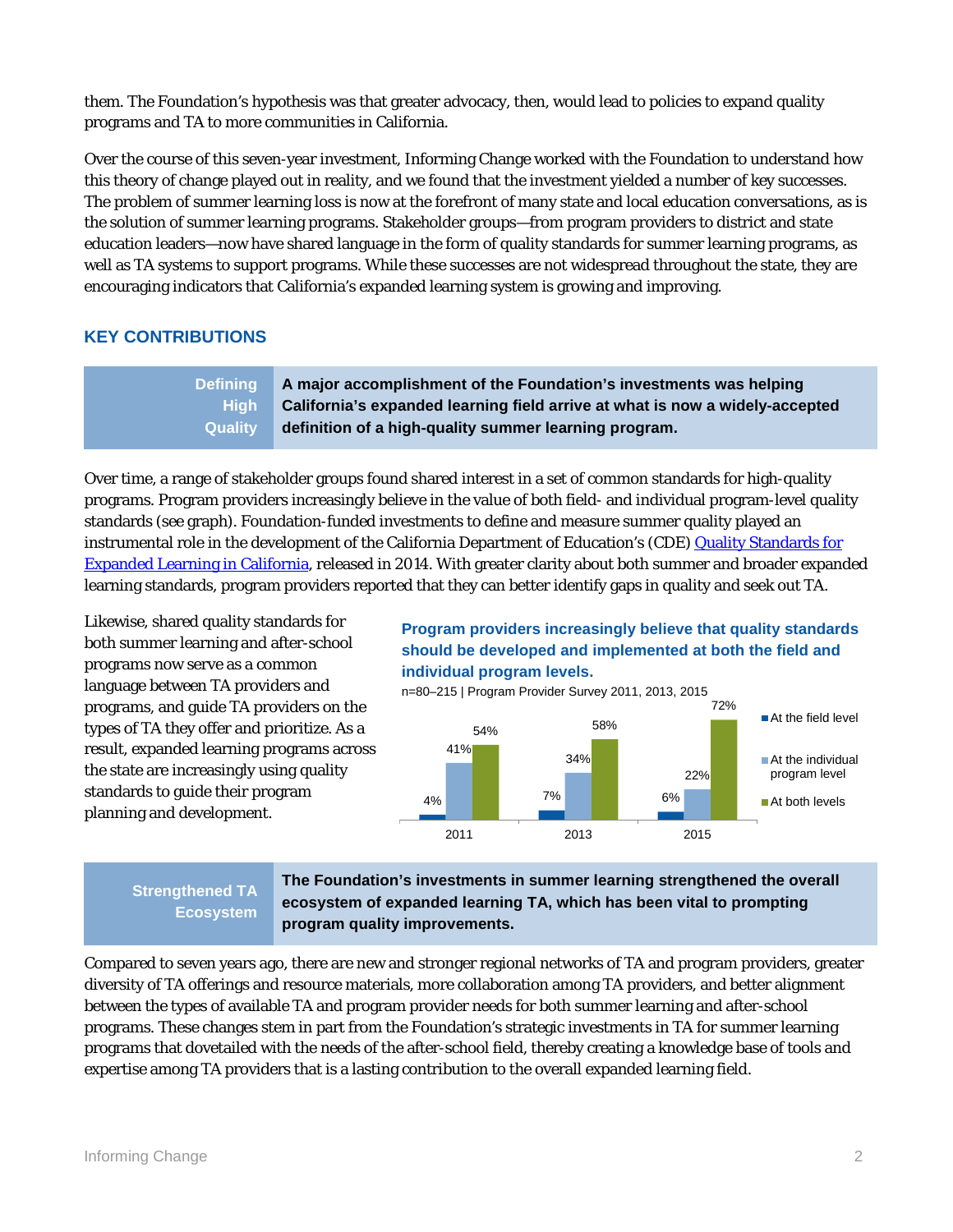#### **Creating Champions**

**In communicating the problems and solutions connected to summer learning loss, the Summer Matters Campaign changed some local and state leaders' minds about making a solution—expanded learning—a priority.**

The **Summer Matters Campaign**, led collaboratively by a group of Foundation grantees, sought to increase the salience of summer learning among state and district K–12 education leaders, policymakers, and a broad range of funders. Through Summer Matters Campaign "roadshows" and target community site visits, education leaders, community leaders, and government officials saw high-quality summer programs in action. Within the target

communities, these high-quality summer learning programs repeatedly caught the attention of parents, principals, district officials, and the media.

Program providers have seen a slow, but steady, increase in district leaders' appreciation of expanded learning programs' contributions to student success, thereby increasing alignment between the school day and expanded learning. Further, through Summer Matters Campaign communications, convenings, and advocacy, groups such as public libraries, state parks, and

**Program providers believe K–12 leaders have growing awareness of expanded learning programs as a strategy to reduce summer learning loss.**

n=186–195 | Program Provider Survey 2015

**How have California K–12 education leaders' perceptions of expanded learning programs as an important strategy for reducing summer learning loss changed over the past few years?**

| 35%        |                   | 58%         |  |
|------------|-------------------|-------------|--|
| ■Decreased | ■ Stayed the same | ■ Increased |  |

community colleges became aware of how their institutional goals and interests connect with and benefit from quality summer learning programs. Summer learning programs increased their partnerships, working together around common goals with diverse partners such as a county health agency or a mayor's office.

## **Strategic Support to the Public System**

**The public-private partnerships underpinning the Foundation's approach allowed the public education agencies to derive multiple benefits from private philanthropy's and nonprofit organizations' ability to innovate, experiment, and catalyze growth.**

The Foundation's investment sought to improve an existing system, rather than build one from the ground up. For example, the nonprofit grantees working in the Summer Matters TA team were more agile in launching new materials and choosing geographic areas to focus on, compared to the public system; they could put ideas into practice more quickly and with fewer restrictions. This agility coupled with support offered by TA team members who were based in County Offices of Education allowed the TA team to create new resources, develop and test quality assessment tools, and facilitate learning opportunities for TA providers within and outside of the CDEsponsored TA system. These partnerships ultimately increased the capacity of the publicly-funded support system, as well as promised greater sustainability upon the Foundation's exit.

**Mixed Results on Funding**

**The increased salience of summer learning did not create new funding streams for expanded learning, but it did motivate local and state leaders to advocate for more flexibility in fund distribution and reallocate some local funds to expanded learning.**

The funding picture for most expanded learning programs in California is generally stagnant. Expanding learning field leaders have tried to leverage the higher visibility of high-quality summer learning programs and student benefits to open doors for new or increased funding; this has yet to happen. Even higher-quality programs with